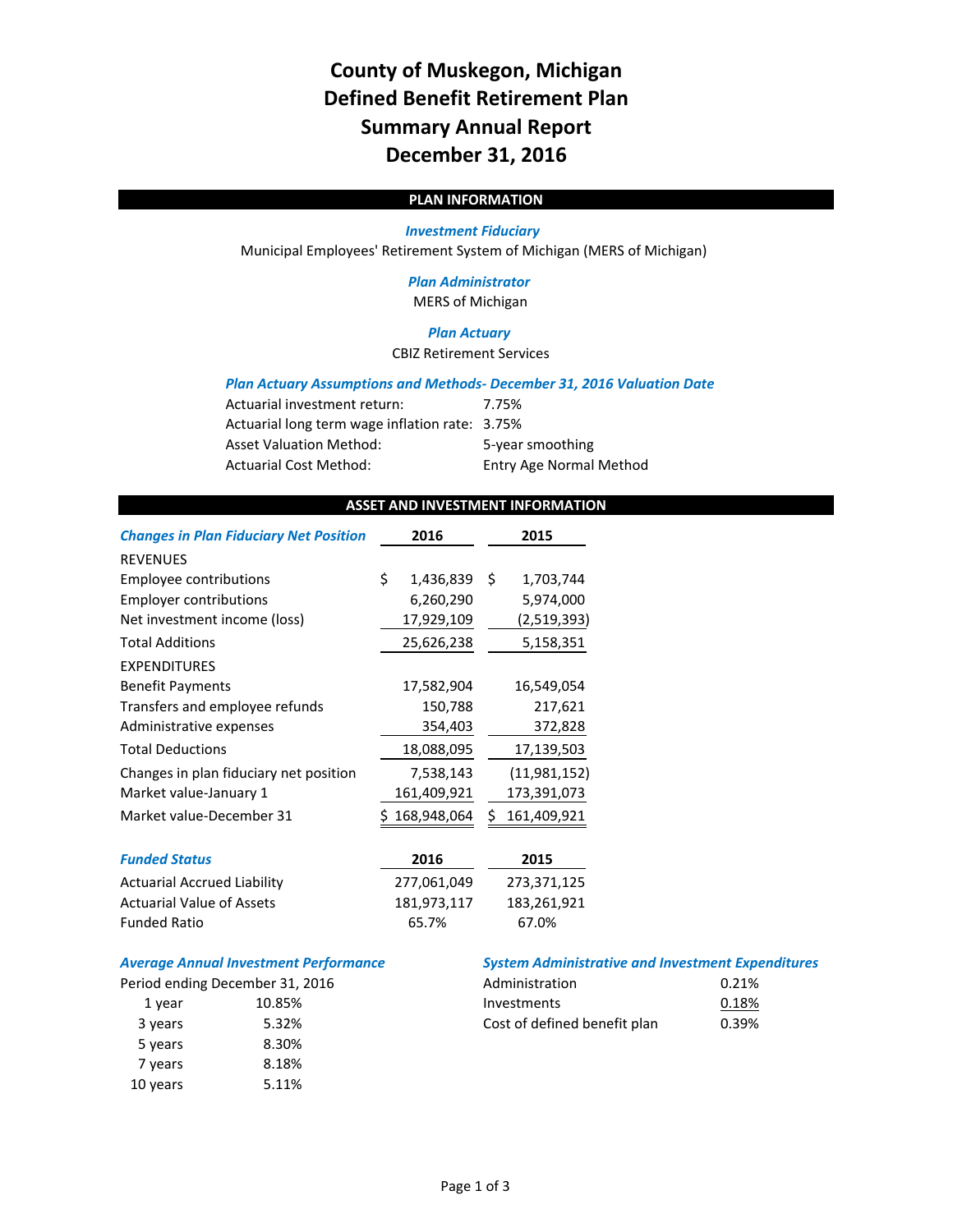# **County of Muskegon, Michigan Defined Benefit Retirement Plan Summary Annual Report December 31, 2016**

#### *Contribution Rates by Division as <sup>a</sup> Percentage of Active Member Valuation Payroll*

**Based on Actuarial Valuation Reports dated December 31, 2015 and 2016**

#### **For the fiscal years beginning October 1, 2017 and 2018**

|                                | <b>Components of Employer Contribution Rates</b> |             |                           |                          |                          |                      |        | Employee     |       |
|--------------------------------|--------------------------------------------------|-------------|---------------------------|--------------------------|--------------------------|----------------------|--------|--------------|-------|
|                                |                                                  | Employer    |                           | Amortization of Unfunded |                          | Computed             |        | Contribution |       |
| <b>Employee Division</b>       |                                                  | Normal Cost | Accrued Liability (UAL) * |                          |                          | <b>Employer Rate</b> |        | Rates        |       |
| (hired after dates)            | 2017                                             | 2018        | 2017                      | Amort Pd                 | 2018                     | 2017                 | 2018   | 2017         | 2018  |
| 01 - Public Works              | 7.19%                                            | 6.98%       | 30.62%                    | 18                       | 27.38%                   | 37.81%               | 34.36% | 4.51%        | 4.51% |
| 90 - Public Works (2/1/2011)   | 6.58%                                            | 7.42%       | 0.61%                     | 18                       | 1.63%                    | 7.19%                | 9.05%  | 6.50%        | 6.50% |
| 04 - MCF Union                 | 1.44%                                            | 1.29%       | 19.08%                    | 18                       | 21.93%                   | 20.52%               | 23.22% | 8.57%        | 8.57% |
| 42 - MCF Union (3/1/2010)      | 4.41%                                            | 4.90%       | $-3.54%$                  | 10                       | $-4.90%$                 | 0.88%                |        | 4.00%        | 4.00% |
| 10 - General Local 214         | 7.92%                                            | 7.87%       | 20.38%                    | 18                       | 21.01%                   | 28.30%               | 28.88% | 3.84%        | 3.84% |
| 91 - Gen Local 214 (11/1/2010) | 6.19%                                            | 6.38%       | 1.01%                     | 18                       | 0.46%                    | 7.20%                | 6.84%  | 6.00%        | 6.00% |
| 11 - General Nonunion          | 5.53%                                            | 5.41%       | 20.47%                    | 16                       | 22.10%                   | 26.00%               | 27.51% | 5.41%        | 5.41% |
| 12 - District Court            | 7.81%                                            | 7.94%       | 35.46%                    | 10                       | 41.19%                   | 43.27%               | 49.12% | 1.50%        | 1.50% |
| 13 - Health Dept Nurses        |                                                  |             |                           | 8                        |                          |                      |        | 4.05%        | 4.05% |
| 14 - CMH Workers               | 6.67%                                            | 6.66%       | 22.23%                    | 18                       | 21.92%                   | 28.89%               | 28.58% | 3.86%        | 3.86% |
| 19 - CMH Workers (9/1/2010)    |                                                  |             |                           | 10                       |                          |                      |        | 5.86%        | 5.86% |
| 15 - Judges                    | 4.88%                                            | 5.74%       | 35.62%                    | 16                       | 42.55%                   | 40.50%               | 48.29% | 4.13%        | 4.13% |
| 17 - Com/Electeds/Admin/Dir    | 6.66%                                            | 5.94%       | 71.96%                    | 16                       | 89.30%                   | 78.62%               | 95.24% | 5.20%        | 5.20% |
| 20 - Corrections Officers      | 8.54%                                            | 8.45%       | 12.04%                    | 18                       | 12.76%                   | 20.59%               | 21.22% | 2.69%        | 2.69% |
| 24 - Corrections (9/1/2010)    | 5.73%                                            | 5.90%       | 0.76%                     | 18                       | 0.81%                    | 6.49%                | 6.72%  | 5.69%        | 5.69% |
| 22 - Deputies Local 214        | 7.98%                                            | 7.94%       | 33.69%                    | 18                       | 35.10%                   | 41.67%               | 43.03% | 5.00%        | 5.00% |
| 25 - Deputies (1/1/2011)       | 8.12%                                            | 7.79%       | 1.22%                     | 18                       | 1.00%                    | 9.34%                | 8.79%  | 6.50%        | 6.50% |
| 23 - Sheriff Command           | 5.08%                                            | 5.63%       | 59.71%                    | 18                       | 55.56%                   | 64.79%               | 61.19% | 7.33%        | 7.33% |
| 26 - Command (1/1/2011)        | 6.85%                                            |             | 12.67%                    | n/a                      | $\overline{\phantom{a}}$ | 19.52%               |        | 8.75%        |       |
| 41 - AFSCME #570               | 3.68%                                            | 3.69%       | 29.93%                    | 12                       | 32.39%                   | 33.60%               | 36.08% | 5.58%        | 5.58% |
| Weighted Average Percentage    | 6.43%                                            | 6.36%       | 24.05%                    |                          | 26.22%                   | 30.48%               | 32.58% | 4.76%        | 4.81% |

\* Amortization period shown in years as of 12/31/2016. All divisions closed to new hires prior to 2016, with new hires not covered by MERS Defined Benefit Plan or Hybrid Plan Provisions. The amortization period was shortened in order to ensure adequate funding of the closed division. The UAL is being amortized using the "Accelerated to 5‐Year Amortization Method" under which the otherwise applicable MERS‐wide standard amortization period for positive unfunded liabilities in effect in the valuation year in which the division is closed is decreased annually by 2 years until the period reaches 6 or 5 years. Each year thereafter the amortization period is decreased by one year each valuation year until the unfunded liability is paid off. (The standard amortization period for <sup>a</sup> division with negative initial UAL is 10 years, with the 10 year period reestablished with each annual actuarial valuation.)